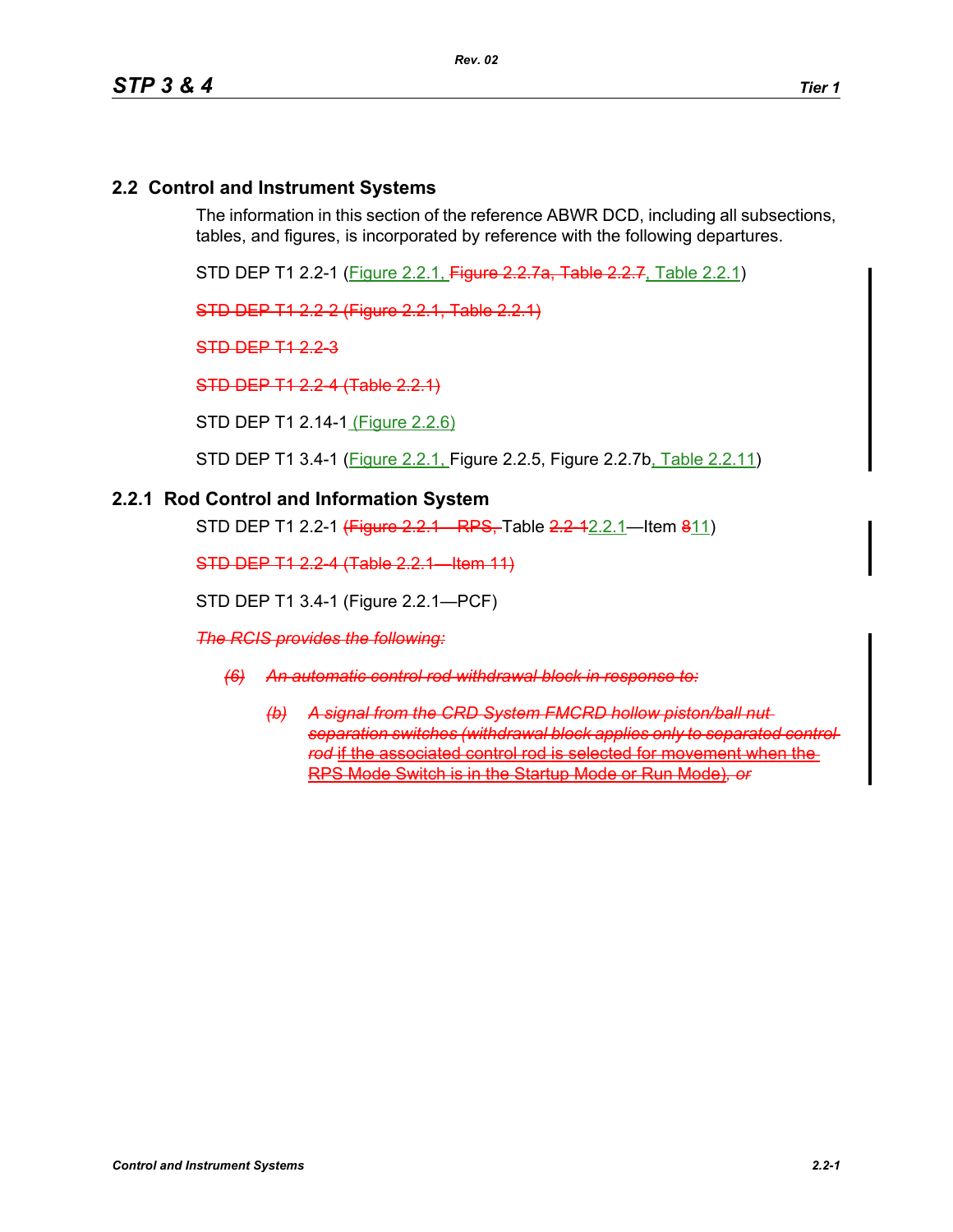*STP 3 & 4*



NOTE: 1. INTERCONNECTIONS MAY BE FIBER-OPTIC OR METALLIC.

# *Tier 1***Figure 2.2.1 Rod Control and Information System Control Interface Diagram**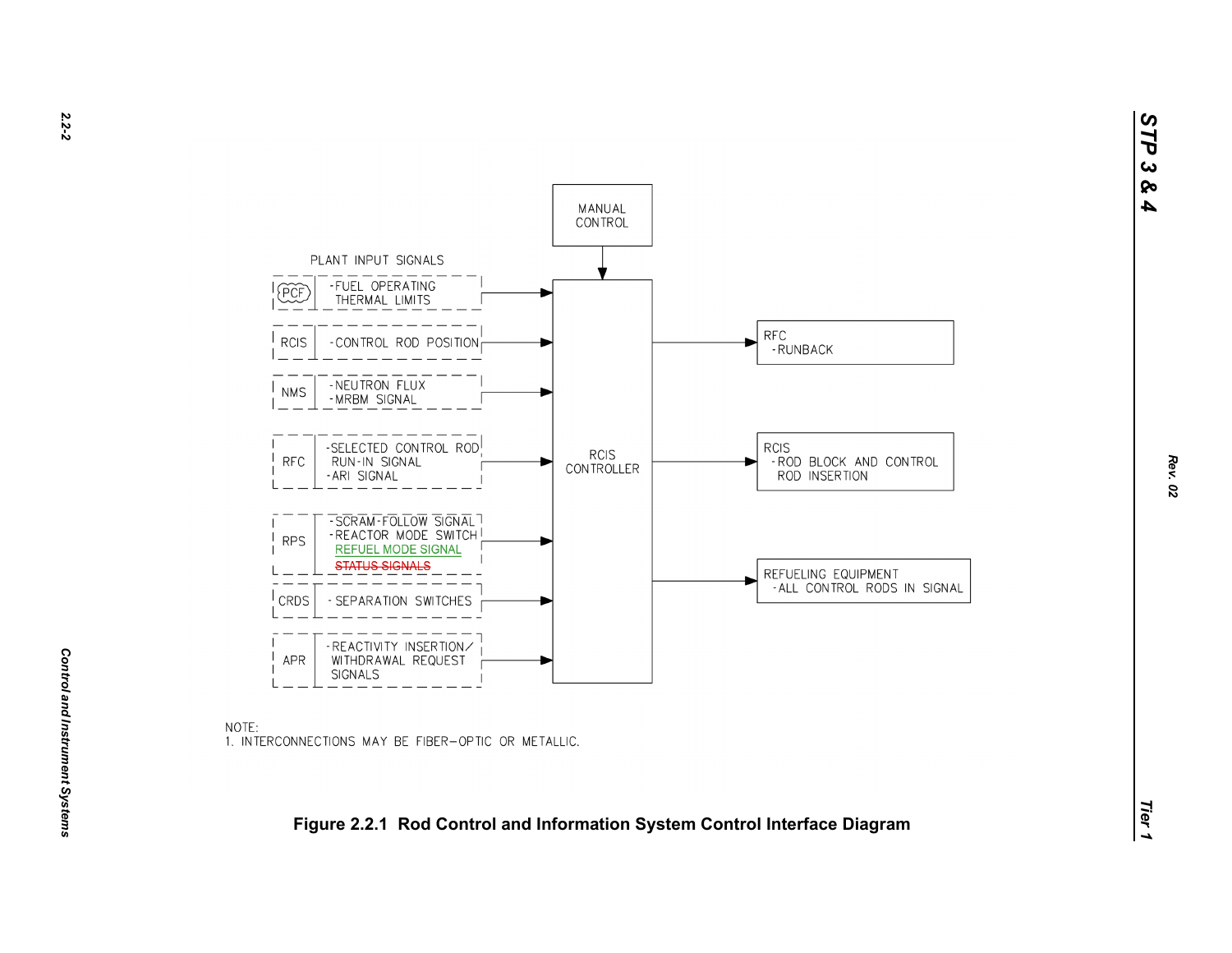|                                                                                                                                                                                                                                                                                                                                                                                                                                                                                                                                                                               | <b>Inspections, Tests, Analyses and Acceptance Criteria</b>                                                                                                                                                                                                                                                             |                                                                                                                                                                                                                                                                                                                                                                                                                                                                                                                                                |  |  |  |
|-------------------------------------------------------------------------------------------------------------------------------------------------------------------------------------------------------------------------------------------------------------------------------------------------------------------------------------------------------------------------------------------------------------------------------------------------------------------------------------------------------------------------------------------------------------------------------|-------------------------------------------------------------------------------------------------------------------------------------------------------------------------------------------------------------------------------------------------------------------------------------------------------------------------|------------------------------------------------------------------------------------------------------------------------------------------------------------------------------------------------------------------------------------------------------------------------------------------------------------------------------------------------------------------------------------------------------------------------------------------------------------------------------------------------------------------------------------------------|--|--|--|
| <b>Design Commitment</b>                                                                                                                                                                                                                                                                                                                                                                                                                                                                                                                                                      | <b>Inspection, Tests, Analyses</b>                                                                                                                                                                                                                                                                                      | <b>Acceptance Criteria</b>                                                                                                                                                                                                                                                                                                                                                                                                                                                                                                                     |  |  |  |
| The RCIS provides an automatic control rod 8.<br>withdrawal block in response to:<br>a. A signal from the NMS MRBM at above-<br>the low power setpoint.<br>b. A signal from the CRD System FMCRD-<br>hollow piston/ball nut separation-<br>switches (withdrawal block applies only-<br>to separated control rod if selected with-<br>the RPS mode switch in Startup Mode or<br>Run Mode).<br>A signal from the RPS Mode Switch<br>when in Refuel Mode that only permits<br>the two control rods associated with the<br>same HCU being withdrawn from the-<br>core at anytime. | Tests will be conducted on the RCIS using-<br>simulated signals from the NMS MRBM at-<br>above low power setpoint; and from the-<br><b>FMCRD separation switches and Startup and</b><br>Run Mode positions of RPS Mode Switch;<br>and from control rods of the same HCU and<br>Refuel Mode position of RPS Mode Switch. | A control rod withdrawal block signal occurs<br><del>8.</del><br>upon receipt of simulated signals from:<br>NMS MRBM at above the low power-<br>a÷<br>setpoint,<br><b>FMCRD separation switches (withdrawal-</b><br>b÷.<br>block is only applicable to separated-<br>control rod if selected with the RPS mode<br>switch in Startup Mode or Run Mode),<br>An attempt to withdraw a control rod,<br>$\mathbf{e}_r$<br>when the RPS mode switch is in Refuel-<br>Mode and the two control rods<br>associated with the same HCU are<br>withdrawn. |  |  |  |
| 11. The RCIS is powered by two non-Class 1E<br>uninterruptible supplies.                                                                                                                                                                                                                                                                                                                                                                                                                                                                                                      | 11. Tests will be performed on the as-built RCIS<br>by providing a test signal in only one non-<br>Class 1E uninterruptible power supply at a<br>time.                                                                                                                                                                  | 11. The test signal exists in only one control-<br>channel at a time in only the one power<br>supply.                                                                                                                                                                                                                                                                                                                                                                                                                                          |  |  |  |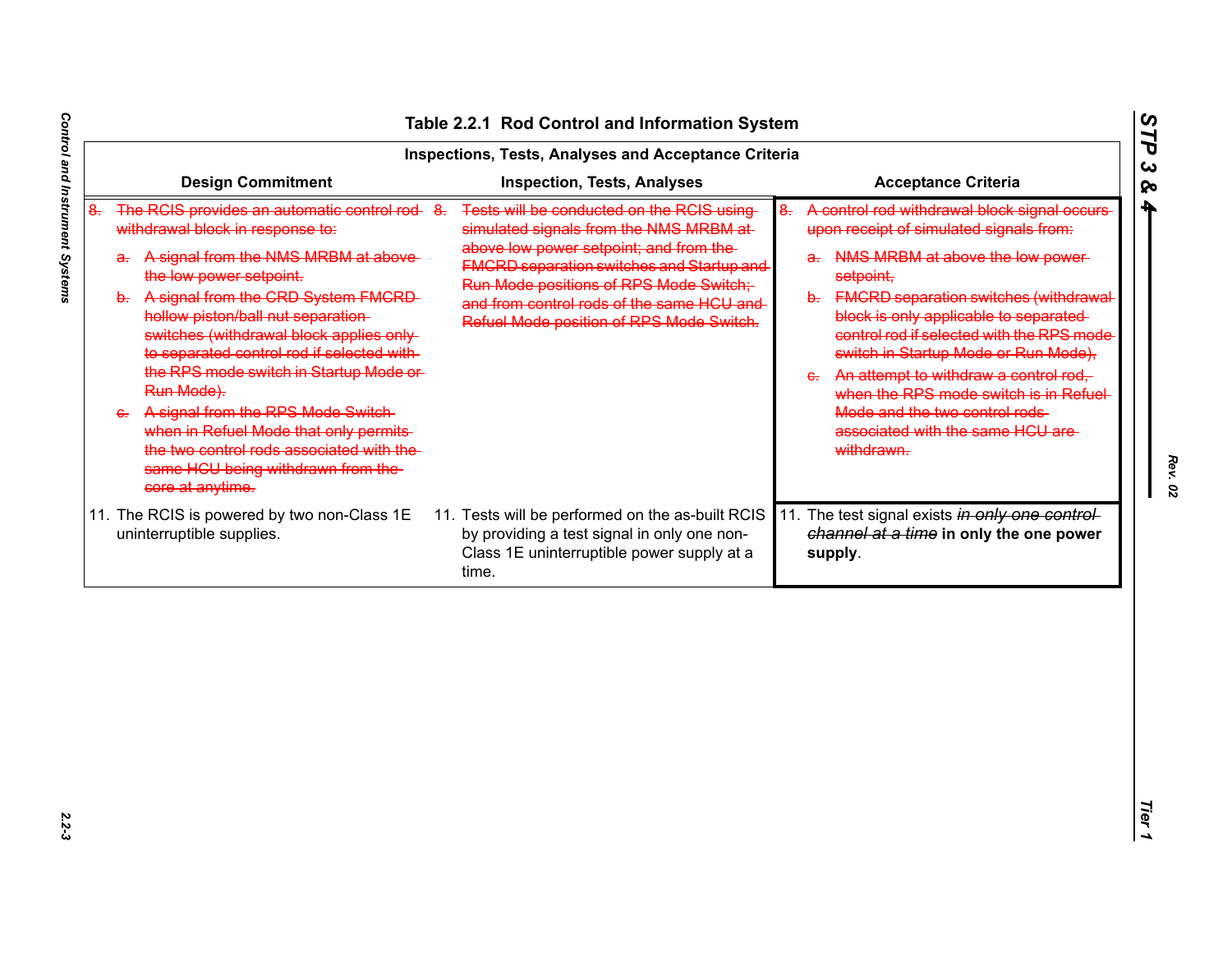# **2.2.3 Feedwater Control System**

STD DEP T1 3.4-1

#### $STD$  DEP  $T1$  223

## *Design Description*

*The FDWC digital controllers determine narrow range level signal using three reactor level measurement inputs from the NBS. Sensor signals are transmitted to the FDWC digital controllers by the Non-Essential Multiplexing System (NEMS).*

*The steam flow in each of four main steamlines is sensed at the RPV nozzle venturis. Sensor signals are transmitted to the FDWC System digital controllers by the NEMS. These measurements are processed in the digital controllers to calculate the total steam flow out of the vessel.*

*Feedwater flow is sensed at a flow element in each of the two feedwater lines. Sensor signals are transmitted to the FDWC digital controllers by the NEMS. These measurements are processed in the digital controllers to calculate the total feedwater flow into the vessel.*

*The total feedwater flow is displayed on the main control panel. The FDWC System operating mode is selectable from the main control room. The FDWC System microprocessors are located in the Control Building.*

# **2.2.5 Neutron Monitoring System**

STD DEP 3.4-1 (Figure 2.2.5)

## *Design Description*

*The automated in-core instrument calibration system provides local power information at various core locations that correspond to LPRM locations. The automated in-core instrument calibration system uses its own set of in-core detectors for local power measurement and provides local power information for three-dimension core power determination and for the calibration of the LPRMs. The measured data are sent to the Process Computer System* Plant Computer Functions *for such calculation and LPRM calibration*.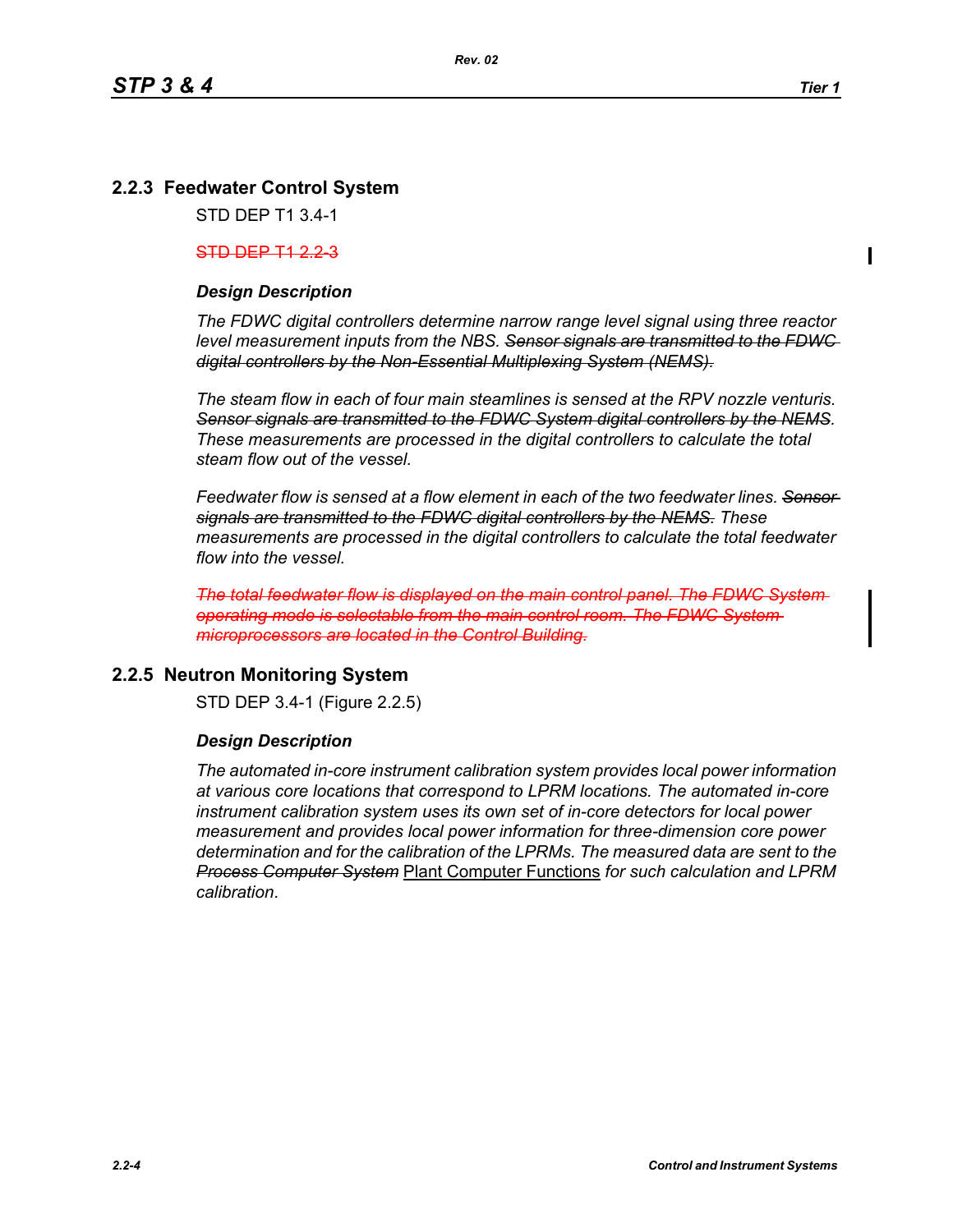

NOTES:

- 1. DIAGRAM REPRESENTS ONE OF FOUR NMS DIVISIONS (MRBM IS A DUAL CHANNEL SYSTEM. THERE IS ONLY ONE IN-CORE INSTRUMENT CALIBRATION SYSTEM).
- 2. USED FOR RAPID CORE FLOW DECREASE TRIP.
- 3. SRNM AND APRM ATWS PERMISSIVE SIGNALS TO SSLC.
- 4. INTERCONNECTIONS MAY BE FIBER-OPTIC OR METALLIC.

#### **Figure 2.2.5 Neutron Monitoring System**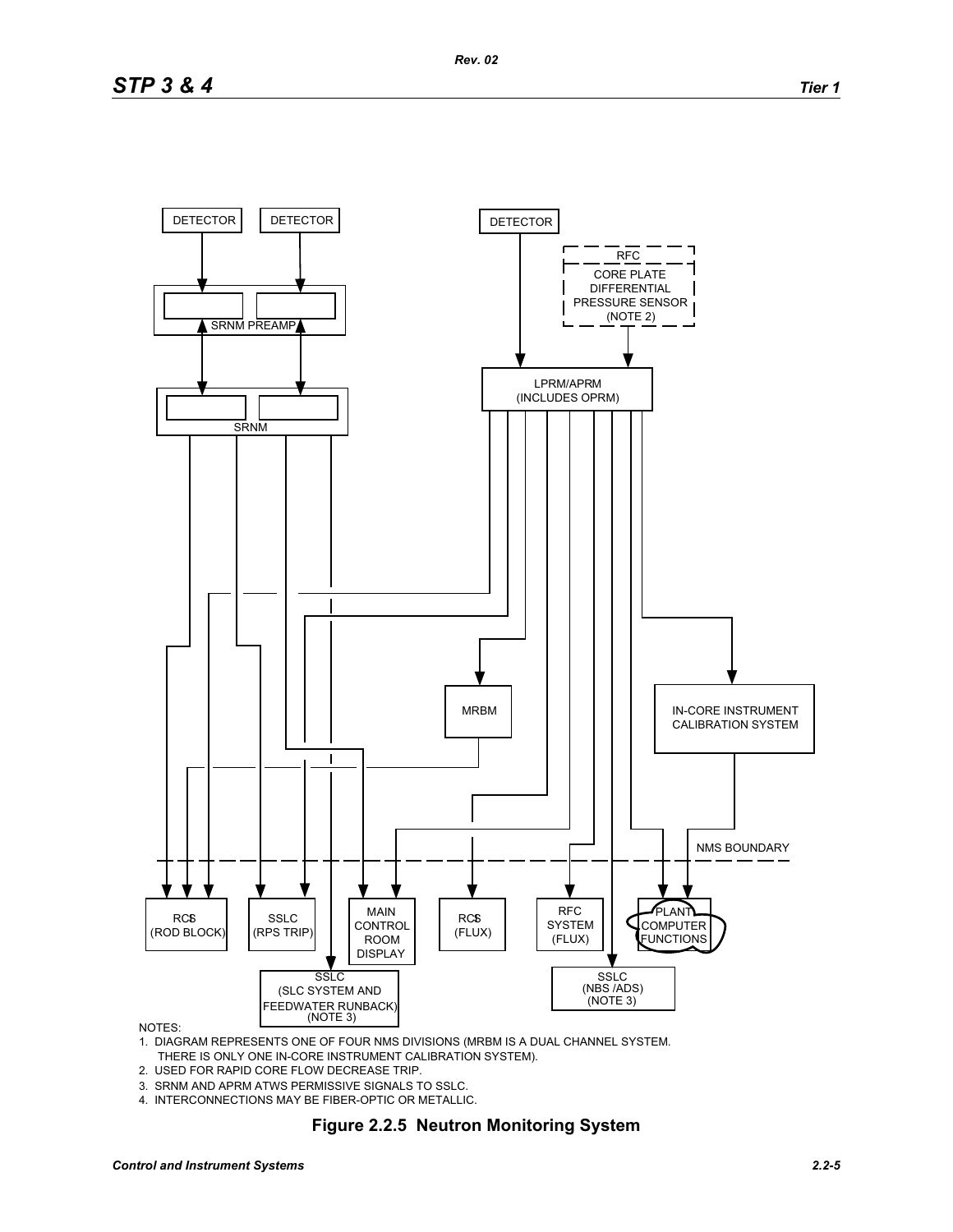# **2.2.6 Remote Shutdown System**

STD DEP T1 2.14-1 (Figure 2.2.6)

## *Design Description*

*The RSS has two divisional panels and associated controls and indicators for interfacing with the following systems:*

*(10) Flammability Control System (FCS)*Not used

Licensing Topical Report NEDO-33330P, "Hydrogen Recombiner Requirements Elimination," pages B-3 and B-4 are incorporated by reference.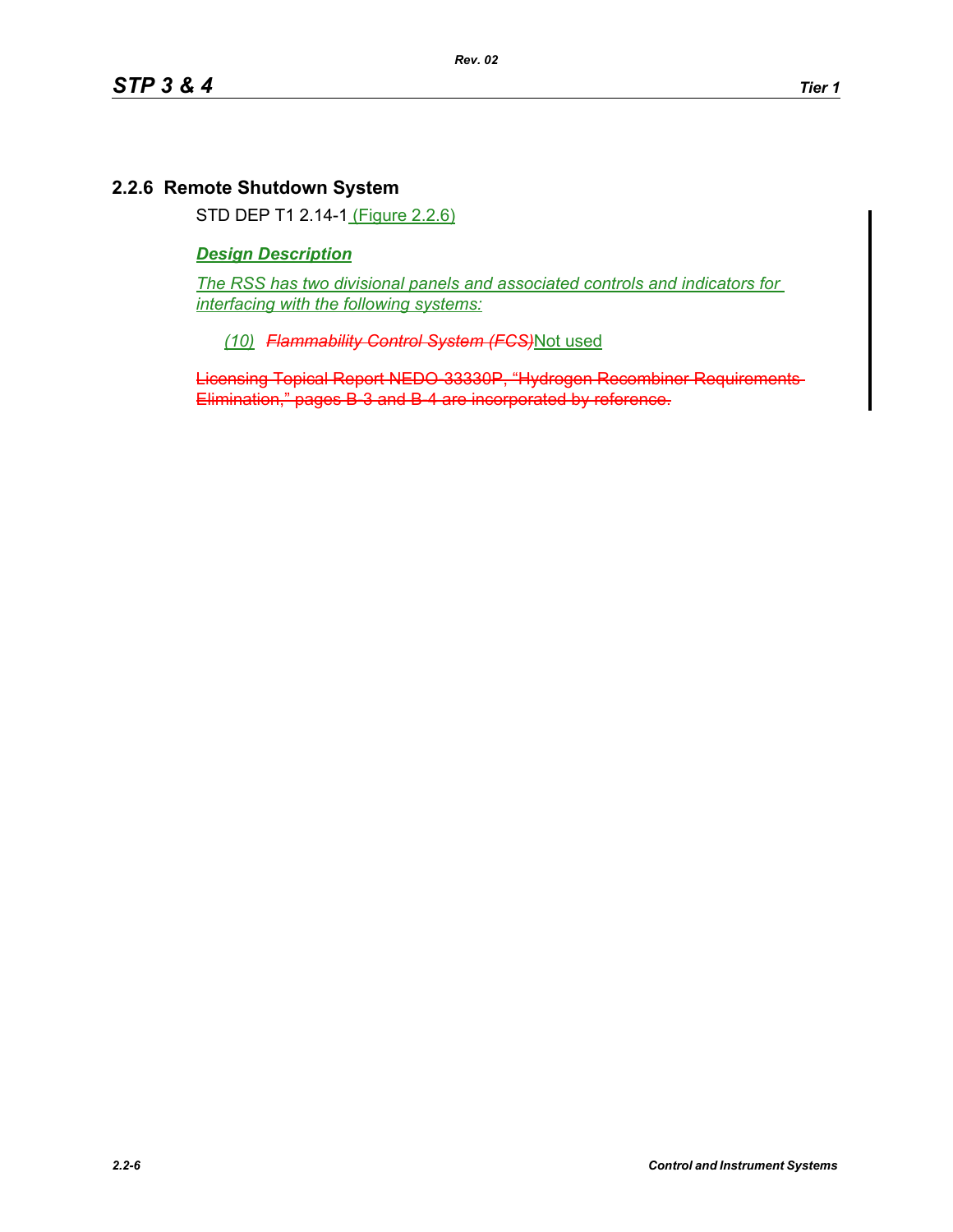

*Rev. 02*

*STP 3 & 4*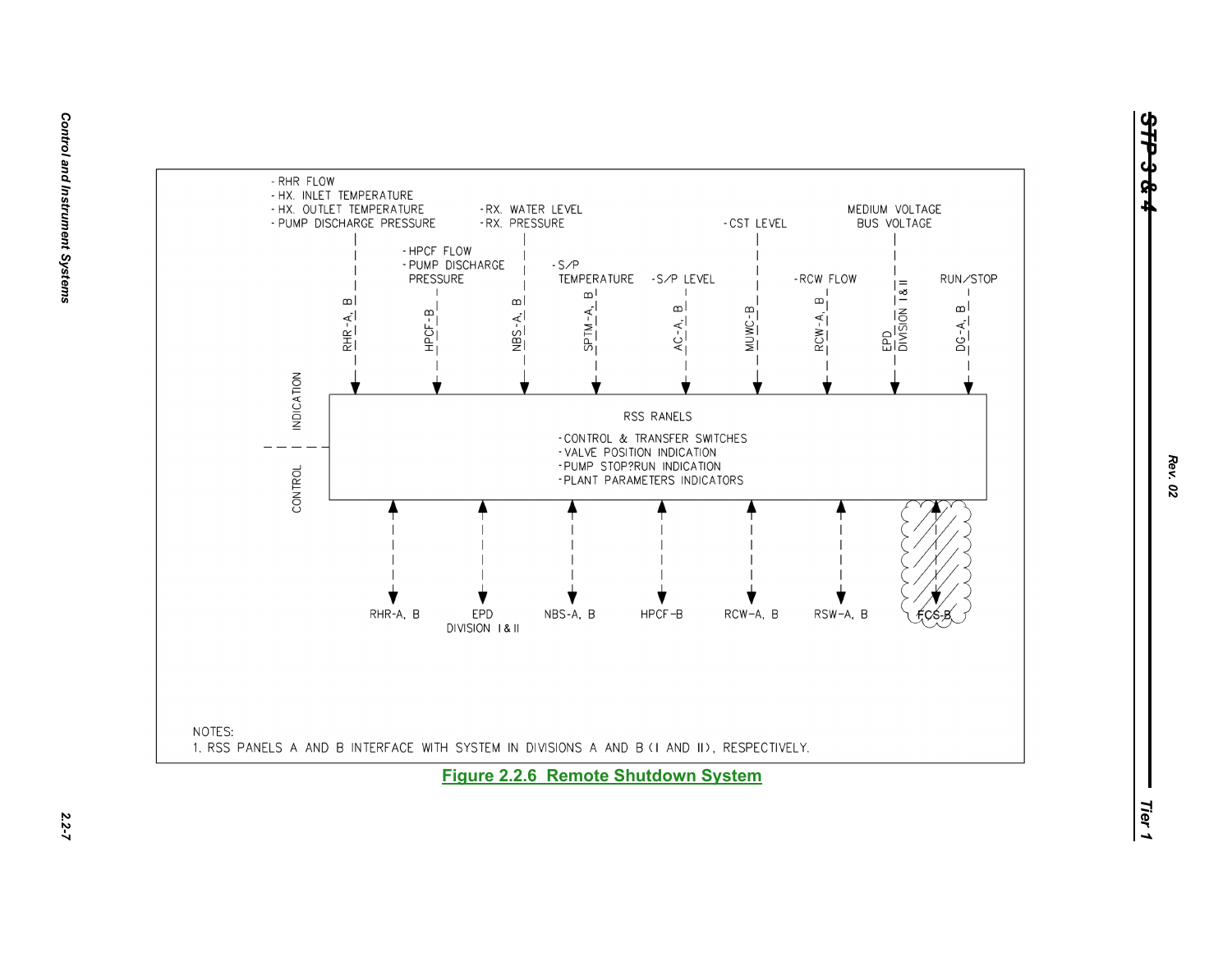## **2.2.7 Reactor Protection System**

STD DEP T1 2.2-1<del>(Figure 2.2</del>

STD DEP T1 3.4-1 (Figure 2.2.7b)

#### *Design Description*

*As shown in Figure 2.2.7a, the RPS interfaces with the Neutron Monitoring System (NMS), Nuclear Boiler System (NBS), Control Rod Drive (CRD) System, Rod Control and Information System (RCIS), Recirculation Flow Control (RFC) System,* and the *Suppression Pool Temperature Monitoring System (SPTM)*.*, and the Essential Multiplexing System (EMS). Figure 2.2.7a also depicts the* primary *implementation of RPS logic within the Safety System Logic and Control (SSLC).*

*The RPS has four divisions. Figure 2.2.6a shows the RPS divisional aspects and the signal flow paths from sensors to scram pilot valve solenoids.* Functions *Equipment within an RPS division consists of* include *sensors (transducers or switches)*, I/O, *multiplexers,* data communication, *digital trip modules* functions *(DTM* DTF*), trip logic unit* function *(TLU* TLF*), output logic unit (OLU), and load drivers (LD). The LDs are only in Divisions II and III.* The (DTF) and (TLF) are performed in digital control**processors** configurable logic devices. The data communication functions are described in Section 2.7.5.

*The RPS consists of logic and circuitry for initiation of both automatic and manual scrams. The automatic scram function is comprised of* accomplished redundantly in *four independent divisions of sensor instrument channels, hardware/software based logic* and logic processing, *and two independent divisions of actuating devices. Automatic scram is initiated whenever a scram condition is detected by two or more automatic divisions of RPS logic. For automatic scram, the sensor input signals to the RPS originate either from the RPS's own sensors or other systems' sensors. For determination of the existence of an automatic scram condition, within each automatic scram channel* division *of the RPS, the DTM* DTF *of a given RPS channel* division *compares the monitored process variable with the* a *stored setpoint* stored *in its memory and issues a trip signal if the monitored process variable exceeds the setpoint. The DTM* DTF *then sends the trip signal to the TLU* TLF *of its own channel* division *and the TLU* TLF*s of the other three channels* divisions *of RPS, where two-out-of-four voting is performed (see Figure 2.2.6a).* The TLF in each division performs an independent two-out-of-four vote on each RPS DTF input.

*In the case of high suppression pool average temperature trip and inboard/outboard MSIV closure signals, the SPTM module of SSLC and NBS provide their divisional trip signals directly to the corresponding divisional RPS DTM. However, Each of In the case of the NMS, the four channels* divisions *of the NMS each provide their trip* and Simulated Thermal Power (STP) *signals to each* the corresponding *RPS divisional TLU* TLF independent of the DTF for all other RPS automatic trip input list of conditions that can cause automatic reactor scram is provided below. The name *of the system that provides the sensor input signal or the trip signal is shown in brackets.*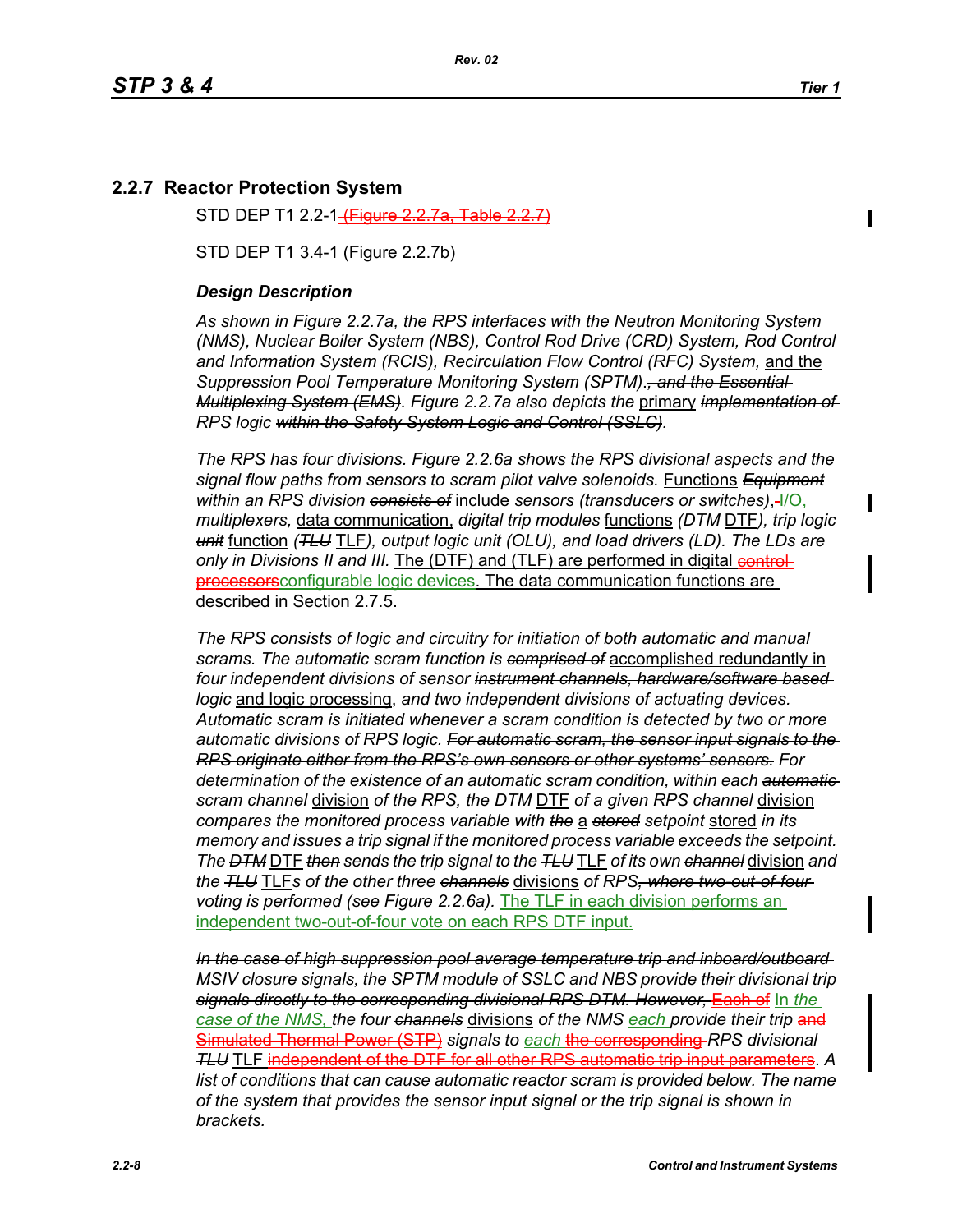- *(3) NMS Trips [Discrete trip signals to RPS TLUs*NMS]
- *(7) Main Steamline Isolation [NBS discrete signals to RPS DTMs]*

*Rev. 02*

*(9) High Suppression Pool Average Temperature [SPTM Module of SSLC trip signals to RPS DTMs]*

*The TLU* TLF*s provide their trip signals to their divisional OLUs which are used to control the solid-state LDs that control the Class 1E AC power to the scram solenoids, and relays that control DC power to back-up scram valves. For automatic scram initiation, the TLU* TLF *trip signals cause the LDs to interrupt Class 1E AC power to the scram solenoids (fail-safe logic), cause the back-up scram relays to supply DC power to back-up scram solenoids, and provide scram follow signals to the RCIS. Each division of RPS controls eight LDs. The LDs are arranged to switch AC power to the scram solenoids in a two-out-of-four format*arrangement. *That is, reactor scram will occur only if two or more divisions of the RPS provide trip signals to their associated LDs and both scram solenoids are de-energized.*

*Manual scram function, which is separate and independent from automatic scram logic, is implemented in Divisions II and III of the RPS. For manual scram initiation, two manual scram push buttons of the RPS must be simultaneously depressed. When manual scram is initiated, the RPS, through manual scram switches, interrupts Class 1E AC power to the scram solenoids, connects divisional Class 1E DC power to backup scram solenoids, and provides scram follow signals to RCIS. The RPS logic seals in the scram signals and permits reset of scram logic* only *after a time delay of at least 10 seconds.*

*RPS initiates a reactor internal pump (RIP) trip on receipt of either a turbine stop valve closure or a low turbine control valve oil pressure signal when the reactor power is above 40% (from a turbine first stage pressure NMS STP signal).*

*The RPS design is single-failure-proof and redundant. Also, the RPS design is fail-safe in the event of loss of electrical power to one division of RPS logic.*

The OLU and LDs are implemented with non-microprocessor-based equipment. The remaining RPS functions are primarily implemented with microprocessor-based equipmentconfigurable logic devices.

*Each of the four RPS divisional logic and associated sensors are powered from their respective divisional Class 1E power supply. In the RPS, independence is provided between Class 1E divisions, and also between the Class 1E divisions and non-Class 1E equipment.*

*As shown on Figure 2.2.7a, the RPS has manual divisional trip switches, reactor mode switch, manual scram switches, and scram reset switches for manual controls. Divisional trip displays, and scram solenoids electrical power status lights are also provided. These RPS controls and displays are provided in the main control room. F safe RPS sensors are turbine control valve oil pressure switches,* sensors and *turbine* 

 $\mathbf I$ 

Π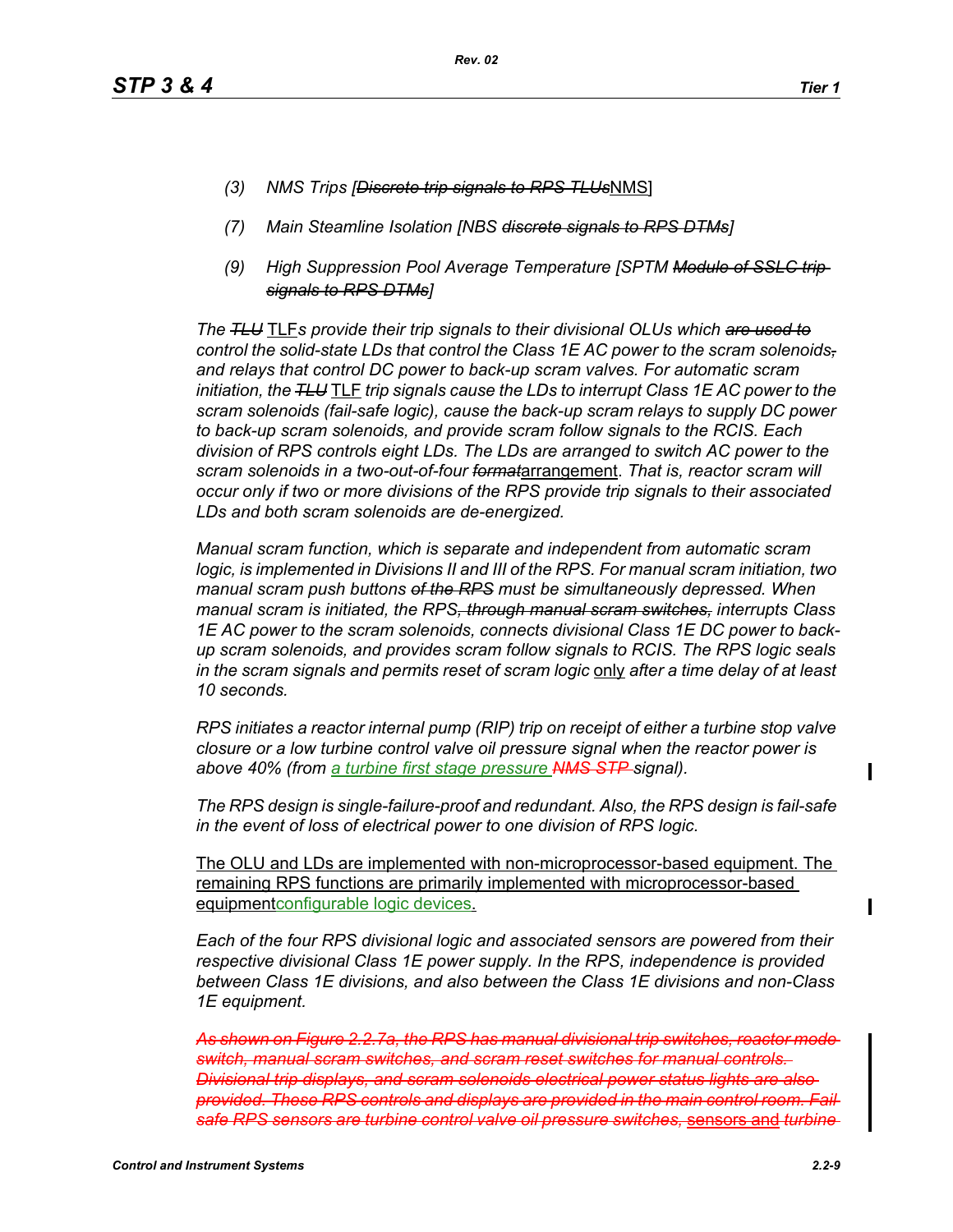*stop valve position switches, and turbine first-stage pressure sensors. These sensors are located in the Turbine Building.*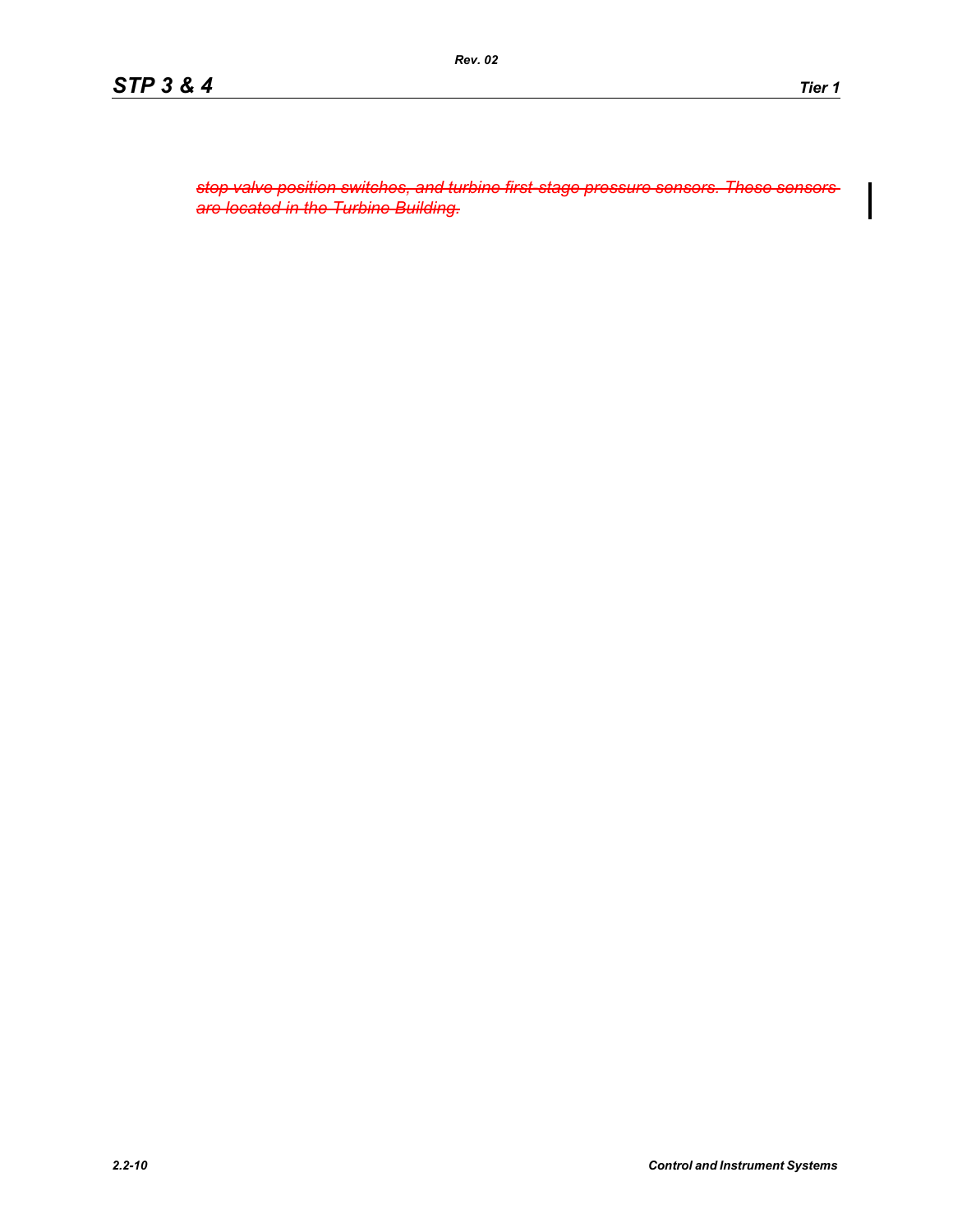

**Figure 2.2.7b Reactor Protection System**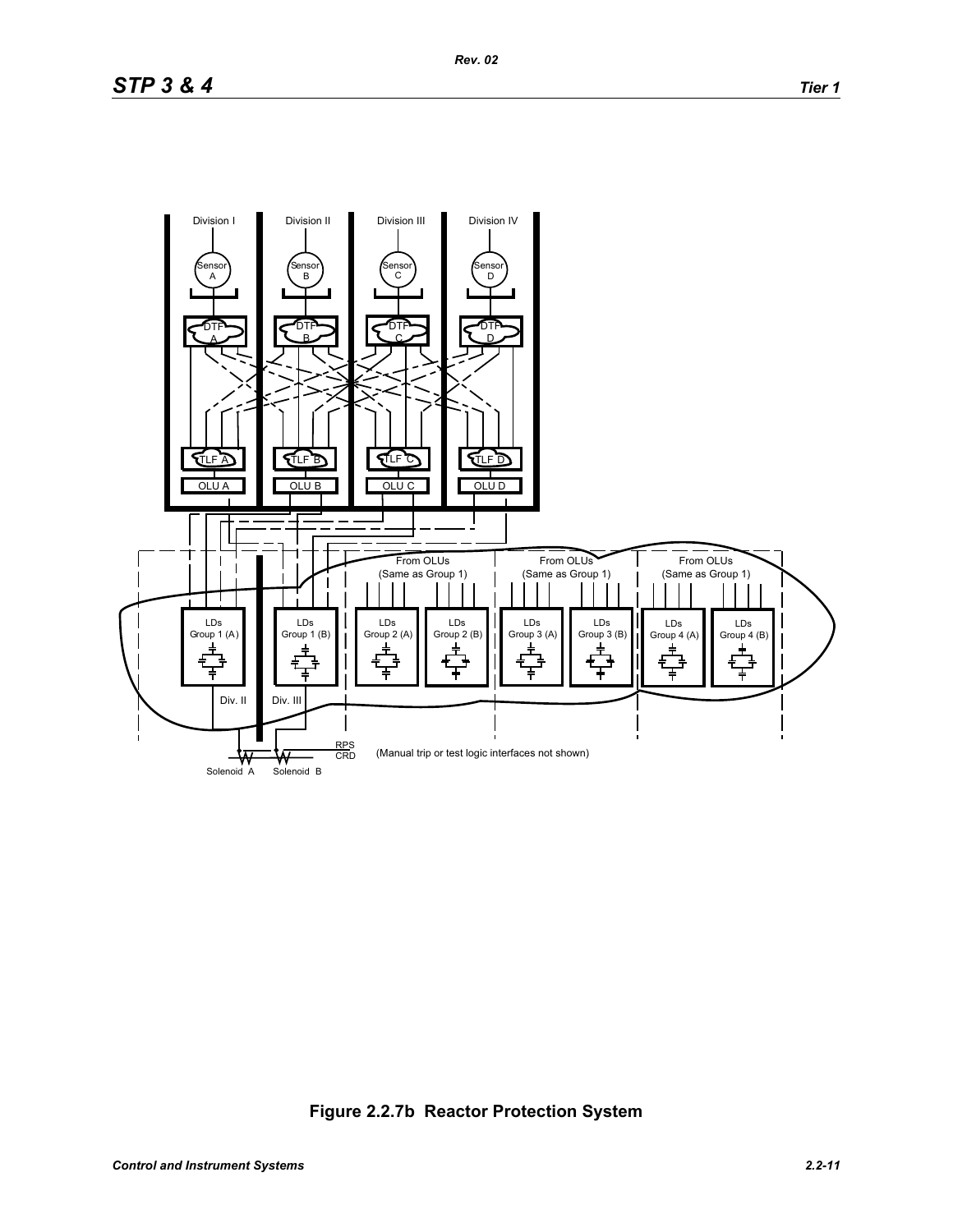## **2.2.9 Automatic Power Regulator System**

STD DEP T1 3.4-1

## *Design Description*

*The APR System operates in either manual or automatic control mode. The system control logic is performed by redundant, digital controllers. The digital controller controllers receives* receive *inputs from* and send outputs *to interfacing system* systems *via the non-essential multiplexing system (NEMS)* data communication function (NECF)*. It* The APR System *performs power control calculations and* provides *system outputs to the NEMS* interfacing systems to allow coordinated control*.*

## **2.2.11** *Process Computer System* **Plant Computer Functions (PCFs)**

STD DEP T1 3.4-1

#### *Design Description*

*The Process* Plant *Computer System* Functions *(PCS* PCFs*) consists of* are a set of control, monitoring and data calculation functions that are implemented on *redundant* digital central processing units and associated peripheral equipment provided by the Plant Information and Control System (PICS). Redundant processors are used for functions that are important to plant operation. The PCFs *and is* are *classified as a nonsafety-related system.*

*The PCS* PCFs *performs* perform *local power range monitor (LPRM) calibrations and calculations of fuel operating thermal limits data*, *which it* is *provides* provided *to the automated thermal limit monitor (ATLM) function of the Rod Control & Information System (RCIS) for the purpose of updating rod block setpoints.*

*The PCS functions also as a* PCFs also include top-level controller functions which *monitors* monitor *the overall plant conditions, issues* issue *control commands and adjusts* adjust *setpoints of lower level controllers to support automation of the normal plant startup, shutdown and power range operations. In the event that abnormal conditions develop in the plant during operations in the automatic mode, the PCS* these functions *automatically reverts* revert *to the manual mode of operation.*

#### *Inspections, Tests, Analyses and Acceptance Criteria*

*Table 2.2.11 provides a definition of the inspections, tests and/or analyses, together with associated acceptance criteria, which will be undertaken for the PCS* PCFs*.*